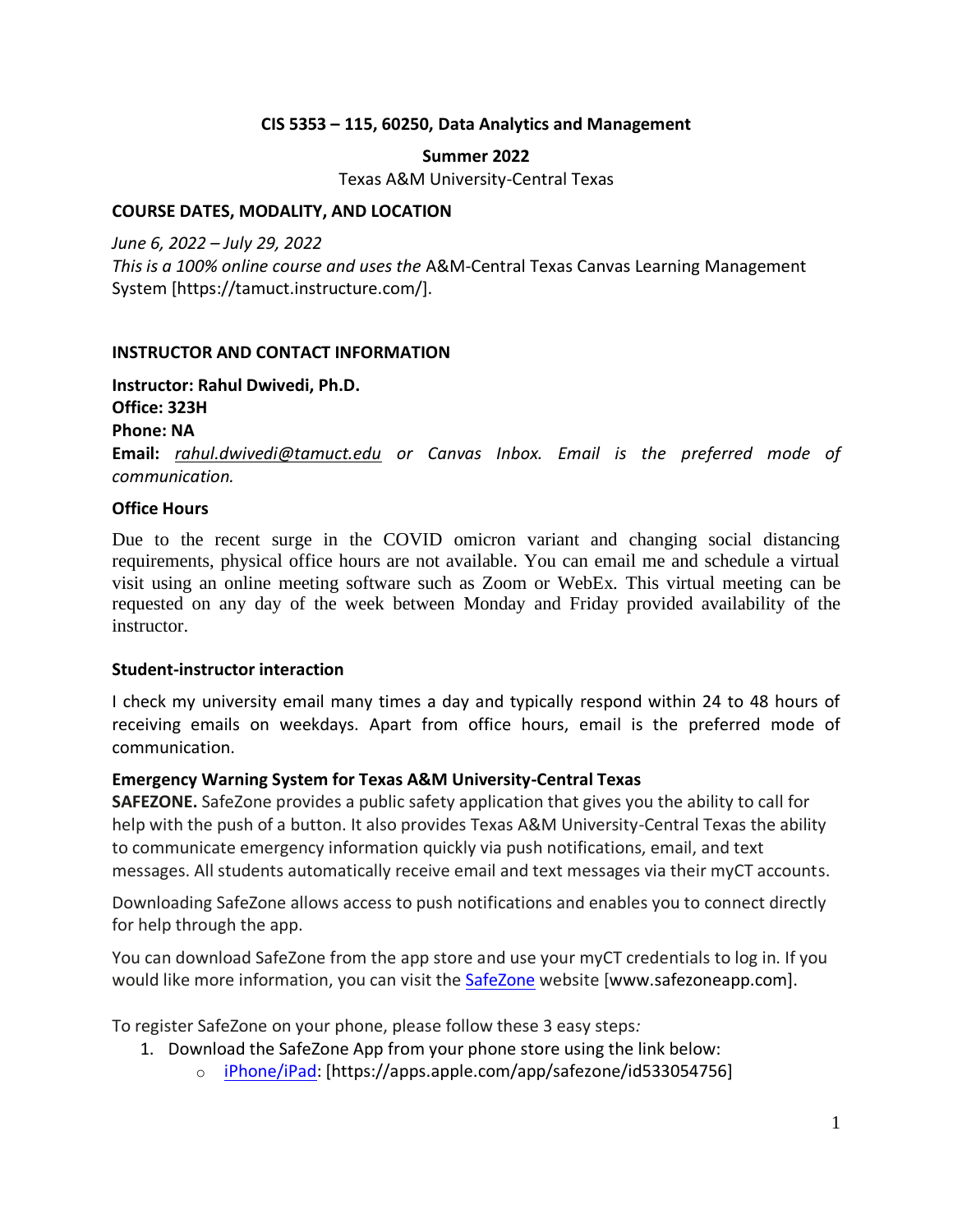# o [Android Phone / Tablet](https://play.google.com/store/apps/details?id=com.criticalarc.safezoneapp)

[https://play.google.com/store/apps/details?id=com.criticalarc.safezoneapp]

- 2. Launch the app and enter your myCT email address (e.g. {name}@tamuct.edu)
- 3. Complete your profile and accept the terms of service

## **COURSE INFORMATION**

## **Course Overview and description**

The course covers fundamental concepts and principles of data analytics and its role in supporting/enhancing organizational decision-making and predictions. Special emphasis on trends, challenges, and applications, analytic methods, tools, technologies, infrastructure, and strategies for data analytics and data management including data privacy and ethics. The course also focuses on how data analytics techniques can be applied to solve marketing and management problems.

## **Course Objective or Goal Student Learning Outcomes**

Successful completion of this course should enable students to:

- Describe data science, data analytics, business analytics, and big data with their role in the corporate world.
- Describe and differentiate between descriptive, predictive, and prescriptive analytics.
- Demonstrate an understanding of the current trends and critical challenges faced by organizations in dealing with data.
- Develop critical skills necessary for a data analyst or data scientist.
- Describe and carry out effective data visualization.
- Describe and carry out exploratory data analysis.
- Work with time-series data, detect trends, seasonal patterns, and forecasting.
- Carry out optimization using linear programming.
- Use general linear model, logistic model, and naïve Bayes classifier.
- Detect outliers.
- Perform Price bundling.
- Calculate Lifetime Customer Value.
- Perform market segmentation with cluster analysis.
- Perform association rule mining or market basket analysis.
- Measure effectiveness of advertising.
- Identify insights that enhance decision-making and predictions in the organizations with the help of example case studies.
- Identify ethical issues with predictive analytics.

# **Competency Goals Statements (certification or standards)**

*None*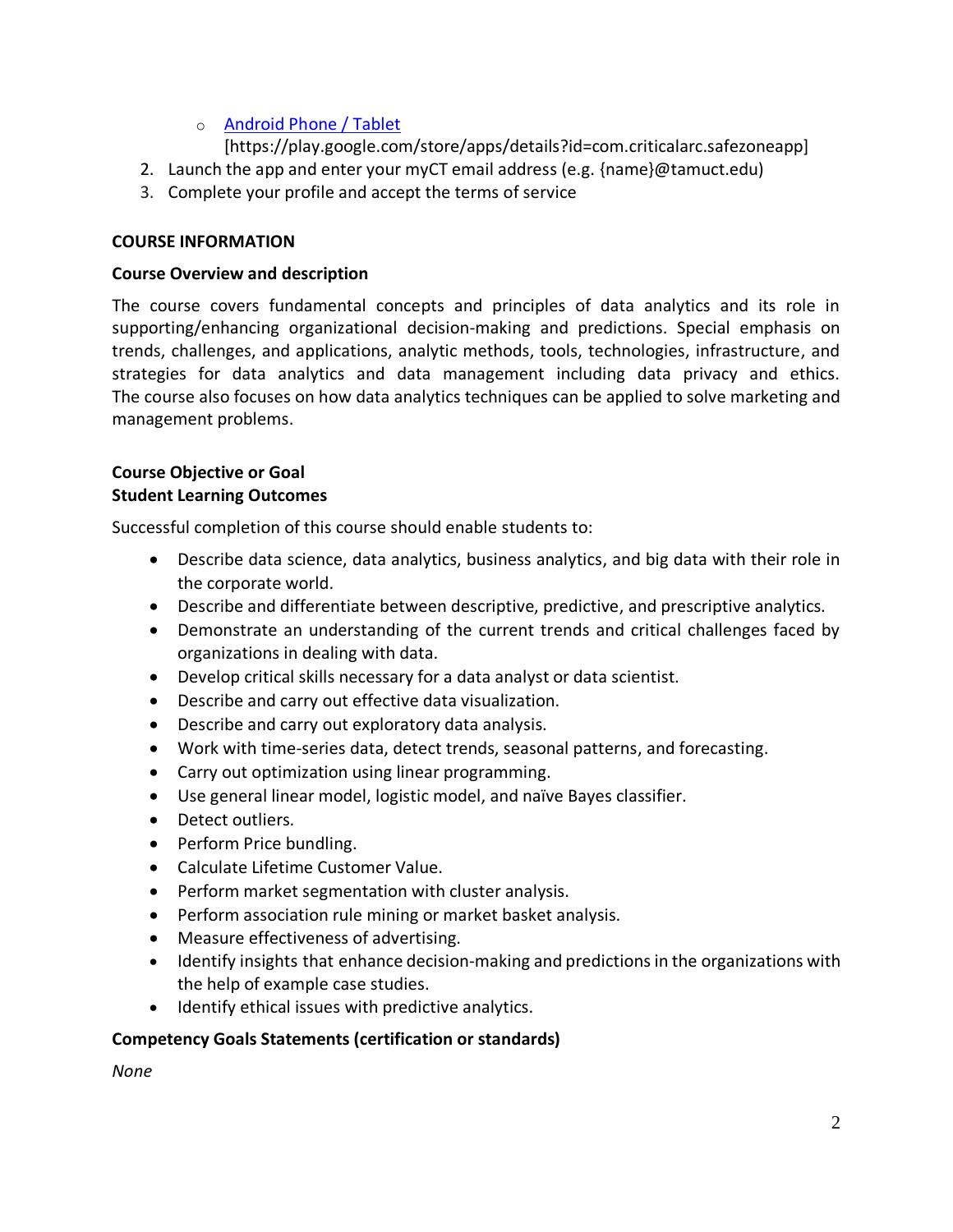## **Required Reading and Textbook(s)**

Foreman, J. W., Jennings, G., & Miller, E. (2014). Data smart: Using data science to transform information into insight (Vol. 1). Indianapolis: Wiley. (Referred to as DS later)

Winston, W. L. (2014). Marketing analytics: Data-driven techniques with Microsoft Excel. John Wiley & Sons. (Referred to as MA later)

Siegel, E. (2016). Predictive analytics: the power to predict who will click, buy, lie, or die. (Referred to as PA later)

#### **Optional (Reference) Textbook:**

Provost, F., & Fawcett, T. (2013). Data Science for Business: What you need to know about data mining and data-analytic thinking. " O'Reilly Media, Inc.".

Data Science and Big Data Analytics: Discovering, Analyzing, Visualizing and Presenting Data, EMC Education Services, Wiley, ISBN: 978-1-118-87613

R for Data Science, O'Reilly, ISBN: 978-1-491-91039-9

**Note:** A student of this institution is not under any obligation to purchase a textbook from a university-affiliated bookstore. The same textbook may also be available from an independent retailer, including an online retailer.

**Reading Assignments:** All assigned chapters along with assigned readings will be used for class and/or canvas discussions. Students are expected to study the assigned readings before each class session.

**Supplementary Material:** The course textbook will be supplemented with other materials that may include research papers readings, handouts, oral presentations, industry articles, videos including TED talks, research paper readings, case studies, power point presentations etc. Students must know how to search for and download research papers / articles from the Web (more specifically from Google scholar [\(www.scholar.google.com\)\)](http://www.scholar.google.com)/)

#### **COURSE REQUIREMENTS**

Course Requirements:

**Examinations:** There will be two exams. Each exam will be worth 30 points. The exam(s) may have two parts (more on this later): multiple-choice questions (answered online via Canvas) and analytics problems to be solved/submitted via MS Excel spreadsheets or using the R programming language.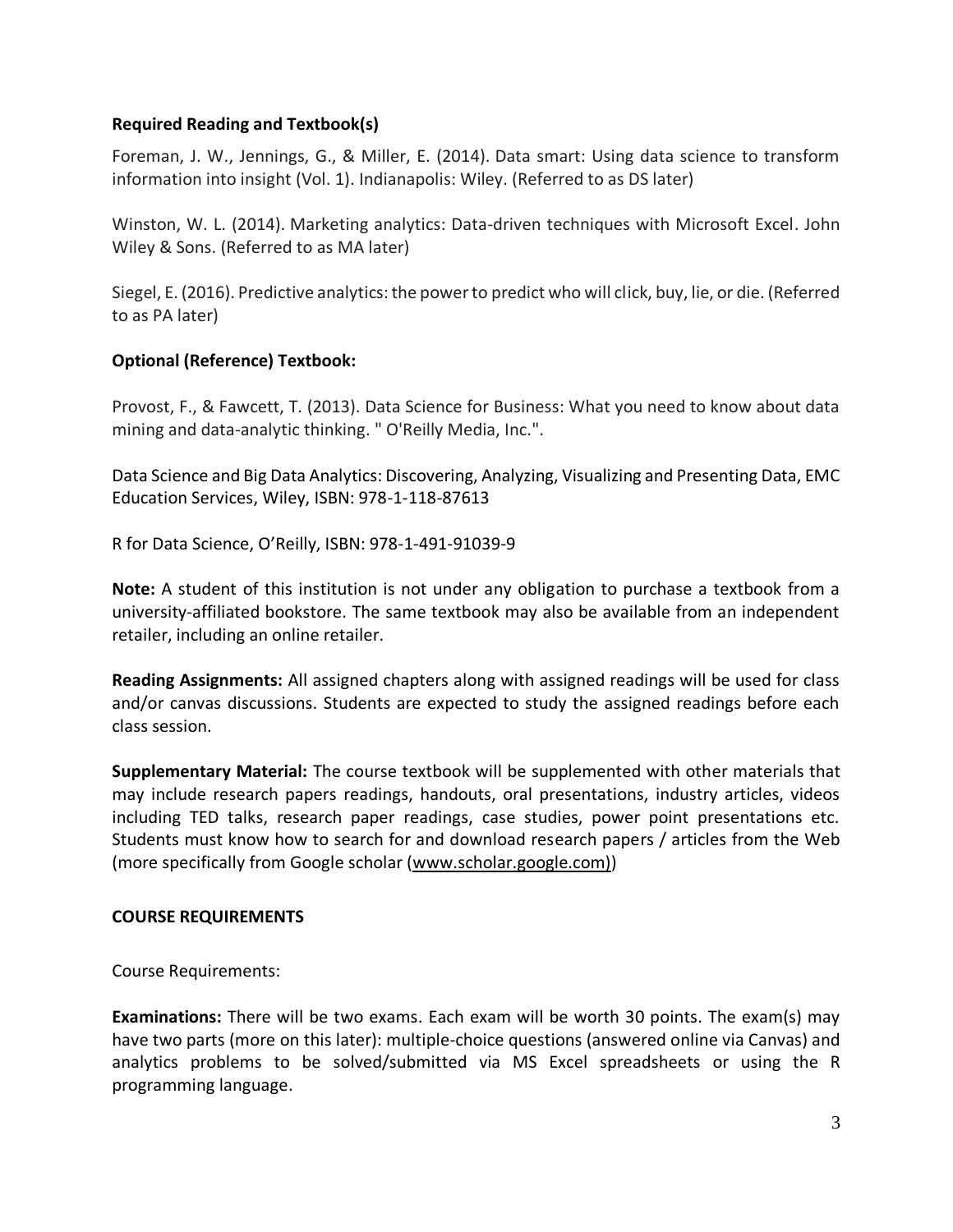**The exams will all be open book / open notes** and will be available via Canvas. For the exams, you will be required to know not only the material from the textbook chapters but also material from the class lectures such as PowerPoint slides and any supplementary/additional material provided. You must know to work with MS Excel independently.

**Individual homework:** There will be four individual homework. Students will get two weeks to work on the individual homework assignments. Each homework is worth 5 points and may cover one or more of the following topics (in no order):

- Data visualization using MS Excel
- Data formatting and exploration using MS Excel
- Market segmentation with clustering
- Data classification with naïve Bayes classifier
- Linear and logistic regression
- Optimization modeling
- Forecasting
- Outlier detection
- Association rules mining or market basket analysis
- Price bundling
- Customer lifetime value

Homework's turned in after the due date is considered late. **1 point will be deducted for each day the homework is late.** Special circumstances need to be discussed with the instructor ahead of time when possible. **Note that students may choose to turn in the homework assignments either using MS Excel or using R/RStudio.**

**Semester-wide individual project:** There will be one semester-long data analytics project worth 20 points. The student must choose a freely available secondary data source from the Web (more on this during the second or third week of the class) and pose some research questions in the form of hypotheses based on some underlying theories (may use [www.scholar.google.com](http://www.scholar.google.com/) or University library databases to find research papers for theories). https://is.theorizeit.org/wiki/Main Page is also a useful resource for IS theories. There are many sources of secondary data available on the Web, you are free to explore and are not restricted to a specific type of data or application domain.

The aim of the project is to use the data analytics techniques learned during the class to test the verifiability of the proposed research questions or hypotheses. **Note that students may choose to turn in the individual project either using MS Excel or using R/RStudio.** Students are not required to turn in the data or the programming code but must submit a written report in the form of a research paper (guidelines for the write-up will be provided soon). Although it is not a requirement to come up with new research problem(s), students are encouraged to do so.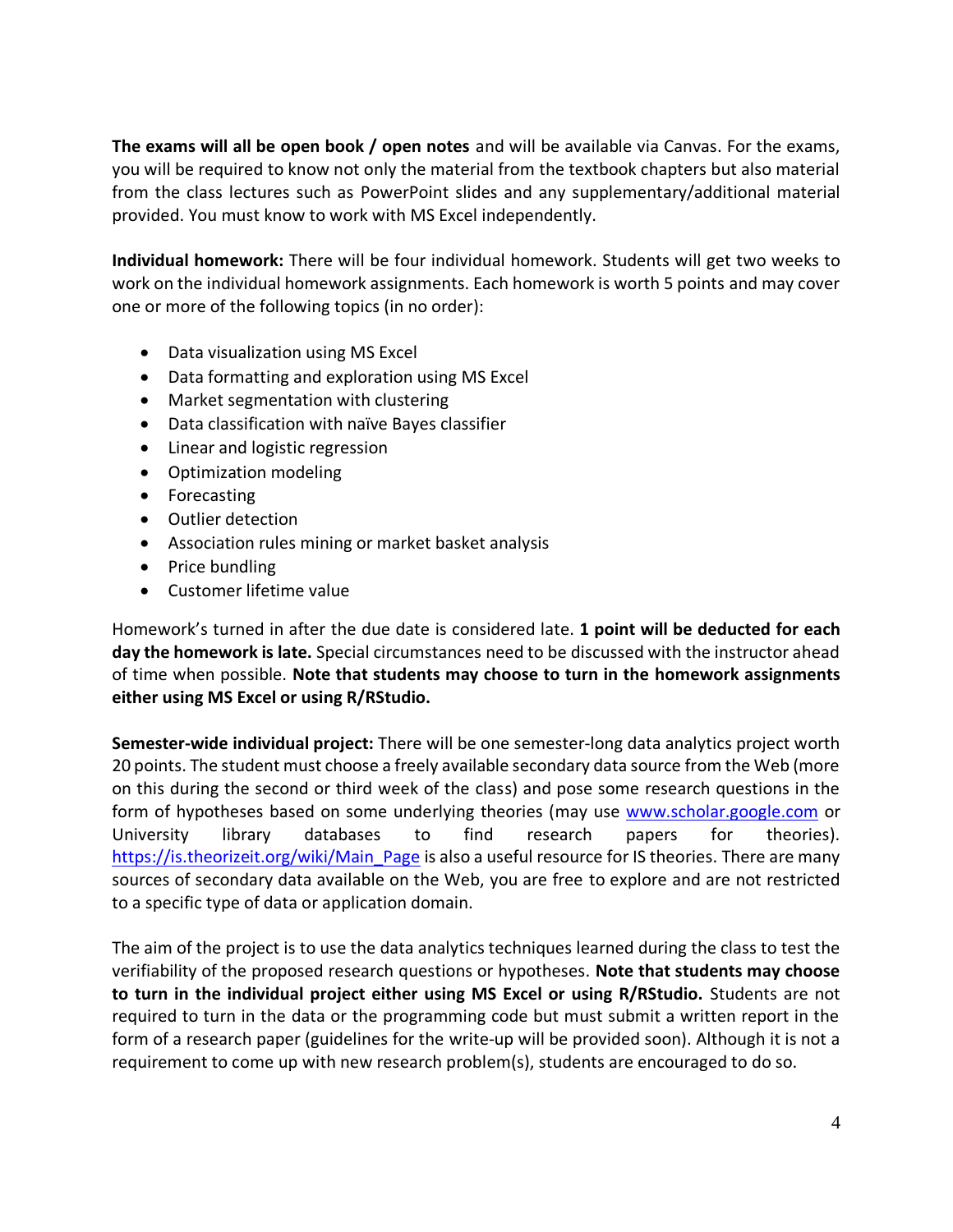The due date for the individual project is the last day of the summer semester i.e., July 29<sup>th</sup> at midnight (11:59 PM). Special circumstances need to be discussed with the instructor ahead of time when possible.

| <b>Item</b>                            | Quantity | <b>Points</b> | <b>Total / Percent</b> |
|----------------------------------------|----------|---------------|------------------------|
| Exams                                  |          | 30            | 60                     |
| <b>Individual Homework's</b>           | Δ        |               | 20                     |
| Semester long individual project using |          | 20            | 20                     |
| <b>MS Excel or R/RStudio</b>           |          |               |                        |
| Total                                  |          |               | 100                    |

# **Grading Criteria Rubric and Conversion**

Exams, quizzes, homework assignments, individual project and case study presentation will receive a numeric score (0-100) each. These scores will be converted to points and totaled to ultimately be converted to letter grade of A, B, C, D, or F as shown in the example below:

|                                            | Percent earned by<br><b>Student</b> | <b>Max points</b> | <b>Points to be added</b><br>to the final grade |
|--------------------------------------------|-------------------------------------|-------------------|-------------------------------------------------|
| Exam 1                                     | 78%                                 | 30                | 23.4                                            |
| Exam 2                                     | 85%                                 | 30                | 25.5                                            |
| <b>Homework 1</b>                          | 60%                                 | 5                 | 3                                               |
| <b>Homework 2</b>                          | 75%                                 | 5                 | 3.75                                            |
| <b>Homework 3</b>                          | 90%                                 | 5                 | 4.5                                             |
| <b>Homework 4</b>                          | 100%                                | 5                 | 5                                               |
| Semester long individual project<br>report | 70%                                 | 20                | 14                                              |
| <b>TOTAL</b>                               |                                     | 100               | 79.15                                           |

**89.5 – 100 = A 79.5 – 89.49999 = B 69.5 – 79.49999 = C**   $59.5 - 69.49999 = D$ **Below 59.5 = F** 

**Grades will not be curved (in the above example, the student with 79.15 will receive a C NOT a B).**

#### **Posting of Grades**

All student grades will be posted on the Canvas Grade Book and students should monitor their grading status through this tool. Grades will be posted within two weeks after the availability date.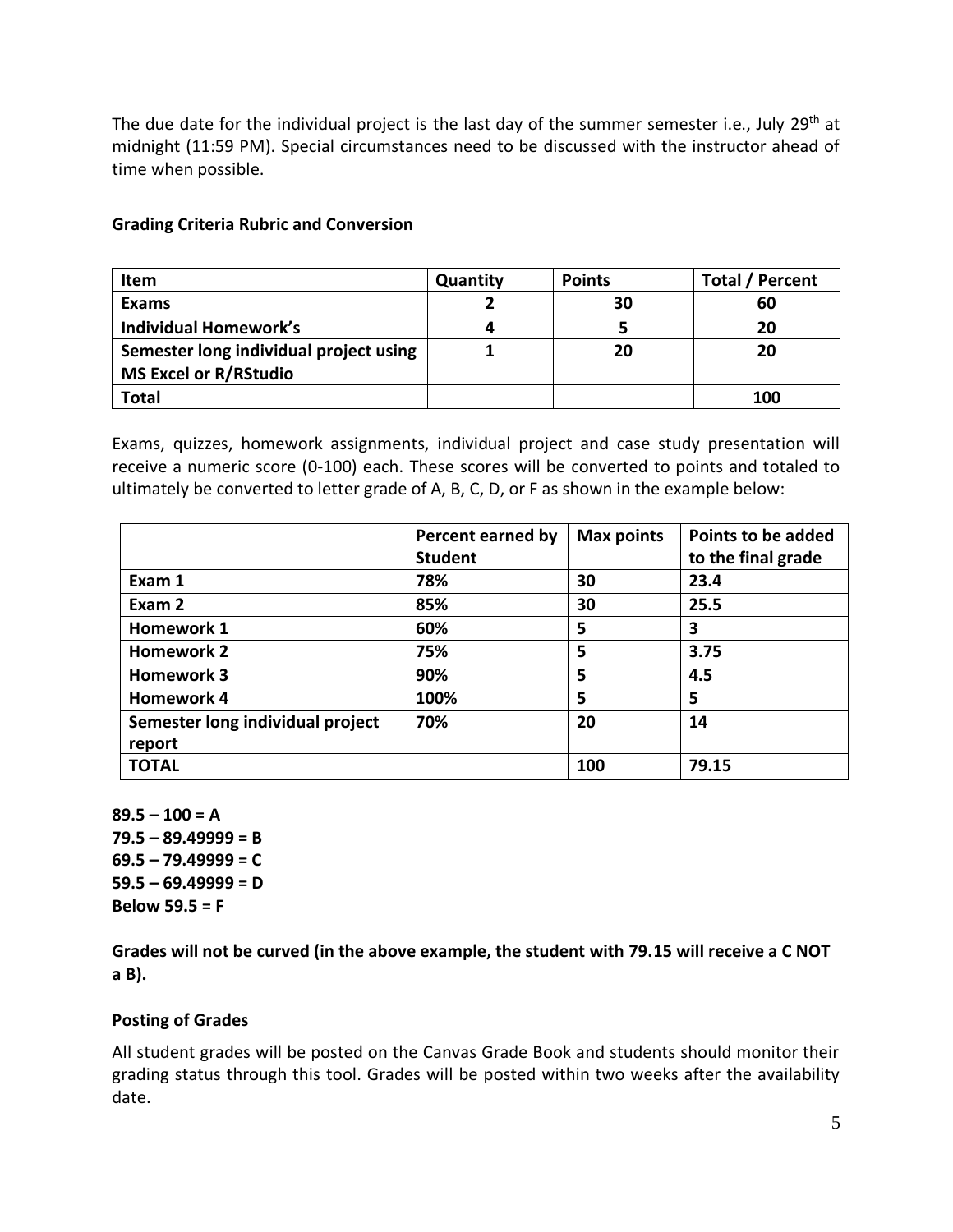# **Grading Policies**

Refer to the late policy for individual homework assignments above.

# **COURSE OUTLINE AND CALENDAR**

# **Complete Course Calendar**

| Week           | Dates                                                                  | Content                                                     | Readings             | Assignments        |  |
|----------------|------------------------------------------------------------------------|-------------------------------------------------------------|----------------------|--------------------|--|
| $\mathbf{1}$   | June 6 <sup>th</sup> – June                                            | Course Welcome, Faculty                                     | Read the             | Homework 1 is      |  |
|                | 10 <sup>th</sup>                                                       | introduction, and overview of                               | Syllabus in-         | available.         |  |
|                |                                                                        | course objectives, and                                      | depth.               |                    |  |
|                |                                                                        | expectations.                                               |                      |                    |  |
|                |                                                                        |                                                             | Chapter 1 of PA.     |                    |  |
|                |                                                                        | Understanding Data Science,                                 | Chapter 1 from       |                    |  |
|                |                                                                        | Data Analytics and Big Data.                                | DS and Chapter       |                    |  |
|                |                                                                        | Introduction to Data Analytics.                             | 1 from MA            |                    |  |
|                |                                                                        | Introduction to predictive                                  |                      |                    |  |
|                |                                                                        | analytics. Using MS Excel for                               |                      |                    |  |
|                |                                                                        | data exploration and formatting:                            |                      |                    |  |
|                |                                                                        | Formatting cells, inserting                                 |                      |                    |  |
|                |                                                                        | charts, filtering and sorting,                              |                      |                    |  |
|                |                                                                        | Pivot tables, VLOOKUP and                                   |                      |                    |  |
|                |                                                                        | OpenSolver                                                  |                      |                    |  |
|                | June 13 <sup>th</sup> – Deadline to drop 8-week classes with no record |                                                             |                      |                    |  |
| $\overline{2}$ | June $13th$ –                                                          | Summarizing data with Excel                                 | Chapters 2 and 3     |                    |  |
|                | June 17 <sup>th</sup>                                                  | charts and functions. Cluster                               | from MA.             |                    |  |
|                |                                                                        | analysis for market                                         | Chapter 2 from       |                    |  |
|                |                                                                        | segmentation.                                               | DS.                  |                    |  |
|                |                                                                        |                                                             |                      |                    |  |
|                |                                                                        |                                                             |                      |                    |  |
| 3              | June $20^{th}$ –                                                       | Naïve Bayes classifier.                                     | Chapters 3 and 4     | Homework 1 is due. |  |
|                | June 24 <sup>th</sup>                                                  | <b>Optimization modeling</b>                                | from DS.             | Homework 2 is      |  |
|                |                                                                        |                                                             |                      | available.         |  |
| $\overline{4}$ | June $27th - July$                                                     | $Exam - 1$                                                  | Ch. 1, 2, 3 and 4    |                    |  |
|                | 1 <sup>st</sup>                                                        |                                                             | from DS; Ch. 1, 2, 3 |                    |  |
|                |                                                                        |                                                             | from MA              |                    |  |
|                |                                                                        | July 4 <sup>th</sup> – Independence Day (University Closed) |                      |                    |  |
| 5              | July 5 <sup>th</sup> - July 8 <sup>th</sup>                            | Linear and logistic regression.                             | Chapter 6 from DS.   | Homework 2 is due. |  |
|                |                                                                        |                                                             |                      | Homework 3 is      |  |
|                |                                                                        |                                                             |                      | available.         |  |
| 6              | July $11^{th}$ – July                                                  | Forecasting and using the S curve to                        | Chapters 8 and 9     | Homework 4 is      |  |
|                | 15 <sup>th</sup>                                                       | predict sales of a new product.                             | from DS. Chapter     | available.         |  |
|                |                                                                        | Outlier detection.                                          | 26 of MA.            |                    |  |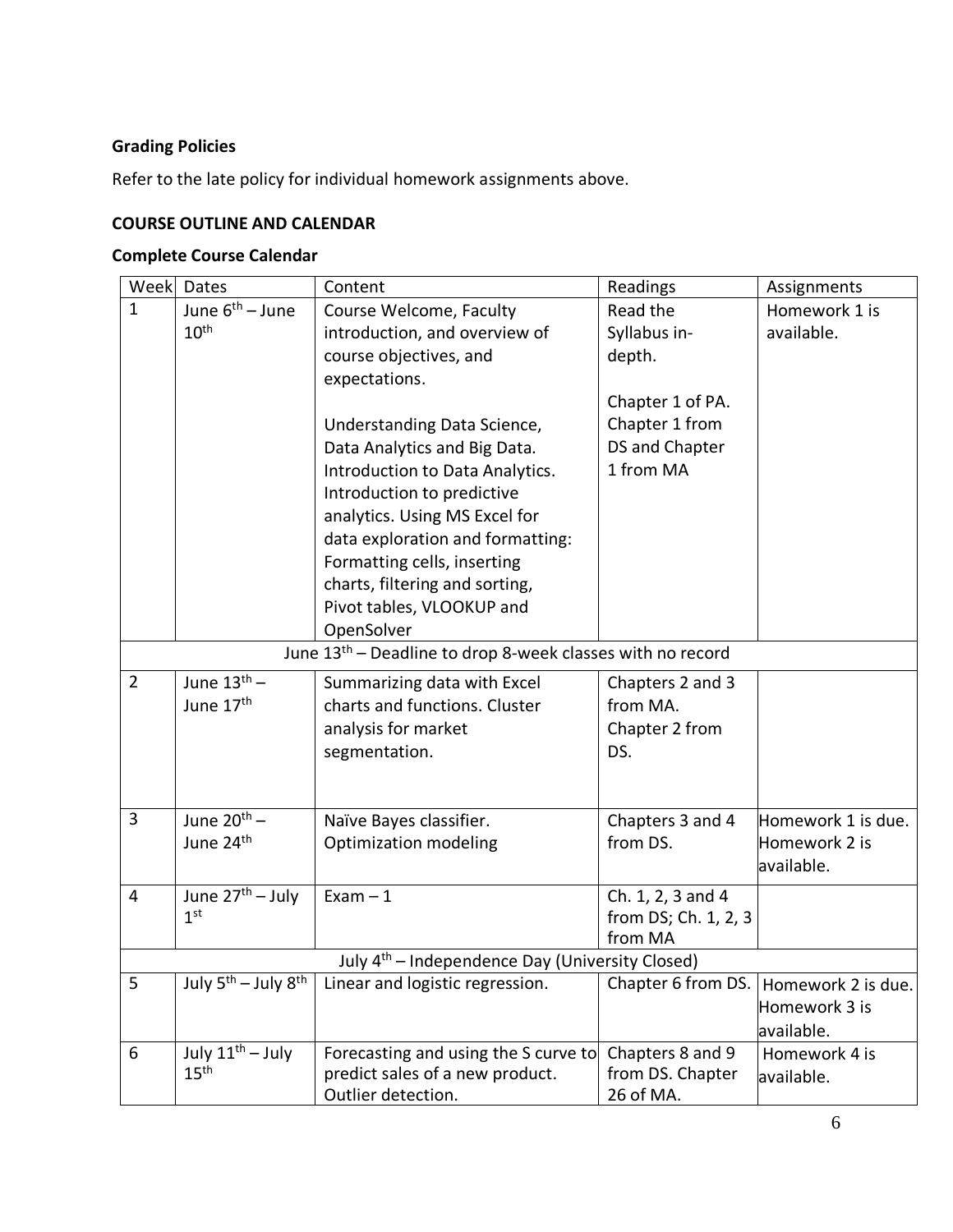|                                                                           | July $18^{\text{th}}$ – July<br>22 <sup>nd</sup> | Price bundling. With Power Comes<br>Responsibility. Calculating<br>Customer Lifetime Value. Market | 29 of MA. Chapter<br>2 of PA. | Chapters 5, 19, and Homework 3 is due. |
|---------------------------------------------------------------------------|--------------------------------------------------|----------------------------------------------------------------------------------------------------|-------------------------------|----------------------------------------|
|                                                                           |                                                  | Basket Analysis.                                                                                   |                               |                                        |
| 8                                                                         | July $25^{\text{th}}$ – July                     | $Exam - 2$                                                                                         | Ch. $6,8$ and $9$ from        | Homework 4 is due.                     |
|                                                                           | 29 <sup>th</sup>                                 |                                                                                                    | DS; Ch. 5, 19, 26,            |                                        |
|                                                                           |                                                  |                                                                                                    | and 29 from MA.               |                                        |
| July $29th$ – Deadline to withdraw from the University for 8-week classes |                                                  |                                                                                                    |                               |                                        |

## **Important University Dates**

*Refer to important university dates from the current Academic Calendar, or share the link: https://www.tamuct.edu/registrar/academic-calendar.html]*

## **TECHNOLOGY REQUIREMENTS AND SUPPORT**

Microsoft Excel. The University's computer labs are equipped with Microsoft Excel software. Students are also required to properly cite the references (in APA 6 or 7 formats) used in their individual project reports.

Optional: R and RStudio. Although most computer labs are also equipped with R and RStudio certain packages may not have been installed on them. Students may also download this software on their laptop computers from <https://www.r-project.org/> and <https://www.rstudio.com/products/rstudio/download/> respectively.

#### **Technology Requirements**

This course will use the A&M-Central Texas Instructure Canvas learning management system. **We strongly recommend the latest versions of Chrome or Firefox browsers. Canvas no longer supports any version of Internet Explorer.**

Logon to A&M-Central Texas Canvas [https://tamuct.instructure.com/] or access Canvas through the TAMUCT Online link in myCT [https://tamuct.onecampus.com/]. You will log in through our Microsoft portal.

Username: Your MyCT email address. Password: Your MyCT password

# **Canvas Support**

Use the Canvas Help link, located at the bottom of the left-hand menu, for issues with Canvas. You can select "Chat with Canvas Support," submit a support request through "Report a Problem," or call the Canvas support line: 1-844-757-0953.

For issues related to course content and requirements, contact your instructor.

# **Online Proctored Testing**

A&M-Central Texas uses Proctorio for online identity verification and proctored testing. This service is provided at no direct cost to students. If the course requires identity verification or proctored testing, the technology requirements are: Any computer meeting the minimum computing requirements, plus web camera, speaker, and microphone (or headset). Proctorio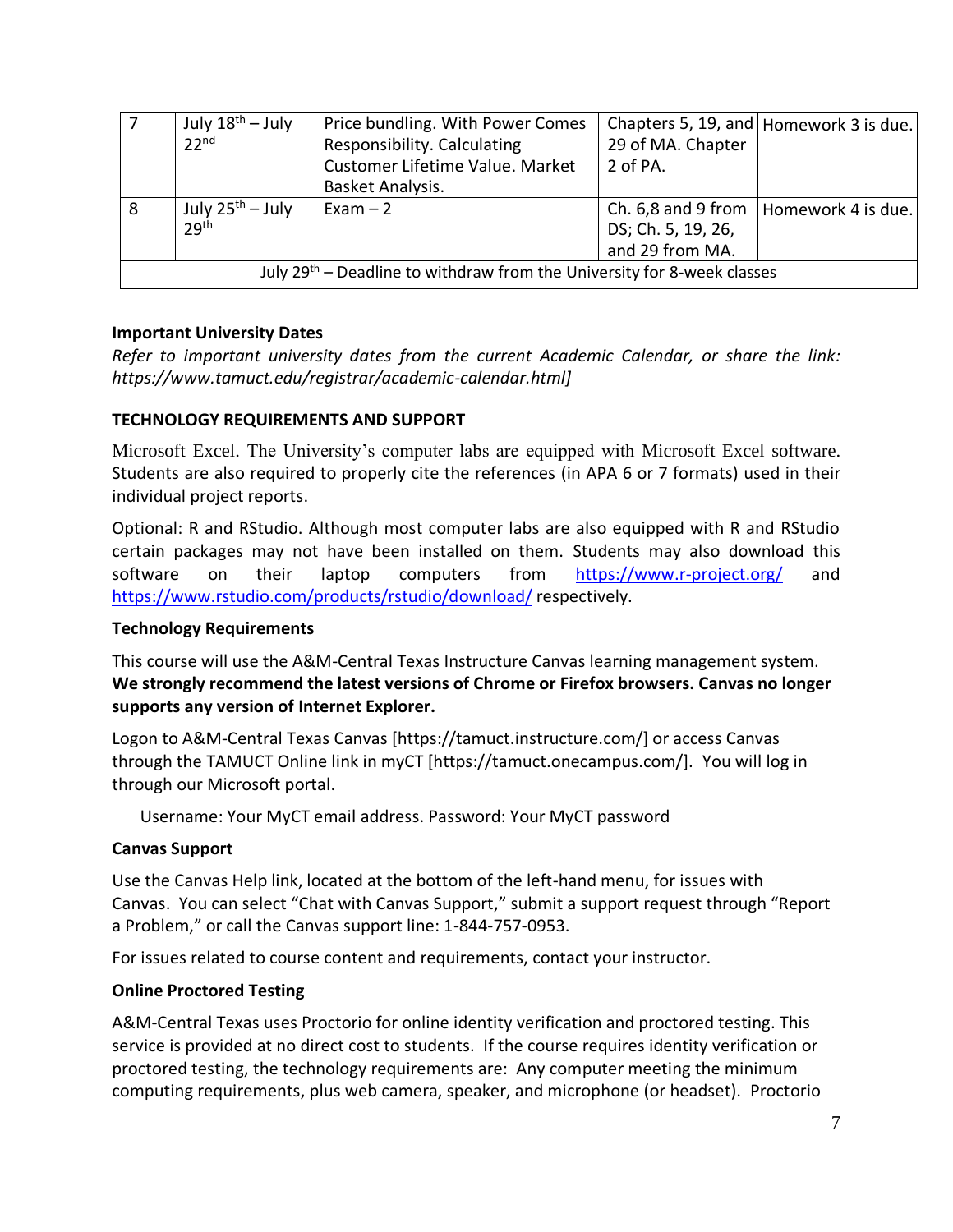also requires the Chrome web browser with their custom plug in.

## **Other Technology Support**

For log-in problems, students should contact Help Desk Central, 24 hours a day, 7 days a week

Email[: helpdesk@tamu.edu](mailto:helpdesk@tamu.edu) Phone: (254) 519-5466 [Web Chat:](http://hdc.tamu.edu/) [http://hdc.tamu.edu] *Please let the support technician know you are an A&M-Central Texas student.*

## **UNIVERSITY RESOURCES, PROCEDURES, AND GUIDELINES**

## **Drop Policy**

If you discover that you need to drop this class, you must complete the [Drop Request](https://federation.ngwebsolutions.com/sp/startSSO.ping?PartnerIdpId=https://eis-prod.ec.tamuct.edu:443/samlsso&SpSessionAuthnAdapterId=tamuctDF&TargetResource=https%3a%2f%2fdynamicforms.ngwebsolutions.com%2fSubmit%2fStart%2f53b8369e-0502-4f36-be43-f02a4202f612) Dynamic Form through Warrior Web.

[https://federation.ngwebsolutions.com/sp/startSSO.ping?PartnerIdpId=https://eisprod.ec.tamuct.edu:443/samlsso&SpSessionAuthnAdapterId=tamuctDF&TargetResource=https%3a %2f%2fdynamicforms.ngwebsolutions.com%2fSubmit%2fStart%2f53b8369e-0502-4f36-be43 f02a4202f612].

Faculty cannot drop students; this is always the responsibility of the student. The Registrar's Office will provide a deadline on the Academic Calendar for which the form must be completed. Once you submit the completed form to the Registrar's Office, you must go into Warrior Web and confirm that you are no longer enrolled. If you still show as enrolled, FOLLOW-UP with the Registrar's Office immediately. You are to attend class until the procedure is complete to avoid penalty for absence. Should you miss the drop deadline or fail to follow the procedure, you will receive an F in the course, which may affect your financial aid and/or VA educational benefits.

# **Academic Integrity**

Texas A&M University-Central Texas values the integrity of the academic enterprise and strives for the highest standards of academic conduct. A&M-Central Texas expects its students, faculty, and staff to support the adherence to high standards of personal and scholarly conduct to preserve the honor and integrity of the creative community. Any deviation by students from this expectation may result in a failing grade for the assignment and potentially a failing grade for the course. All academic misconduct concerns will be referred to the Office of Student Conduct. When in doubt on collaboration, citation, or any issue, please contact your instructor before taking a course of action.

For more [information](https://nam04.safelinks.protection.outlook.com/?url=https%3A%2F%2Fwww.tamuct.edu%2Fstudent-affairs%2Fstudent-conduct.html&data=04%7C01%7Clisa.bunkowski%40tamuct.edu%7Ccfb6e486f24745f53e1a08d910055cb2%7C9eed4e3000f744849ff193ad8005acec%7C0%7C0%7C637558437485252160%7CUnknown%7CTWFpbGZsb3d8eyJWIjoiMC4wLjAwMDAiLCJQIjoiV2luMzIiLCJBTiI6Ik1haWwiLCJXVCI6Mn0%3D%7C1000&sdata=yjftDEVHvLX%2FhM%2FcFU0B99krV1RgEWR%2BJ%2BhvtoR6TYk%3D&reserved=0) regarding the Student Conduct process, [https://www.tamuct.edu/student-affairs/student-conduct.html].

If you know of potential honor violations by other students, you may [submit](https://nam04.safelinks.protection.outlook.com/?url=https%3A%2F%2Fcm.maxient.com%2Freportingform.php%3FTAMUCentralTexas%26layout_id%3D0&data=04%7C01%7Clisa.bunkowski%40tamuct.edu%7Ccfb6e486f24745f53e1a08d910055cb2%7C9eed4e3000f744849ff193ad8005acec%7C0%7C0%7C637558437485262157%7CUnknown%7CTWFpbGZsb3d8eyJWIjoiMC4wLjAwMDAiLCJQIjoiV2luMzIiLCJBTiI6Ik1haWwiLCJXVCI6Mn0%3D%7C1000&sdata=CXGkOa6uPDPX1IMZ87z3aZDq2n91xfHKu4MMS43Ejjk%3D&reserved=0) a report, [https://cm.maxient.com/reportingform.php?TAMUCentralTexas&layout\_id=0].

# **Academic Accommodations**

At Texas A&M University-Central Texas, we value an inclusive learning environment where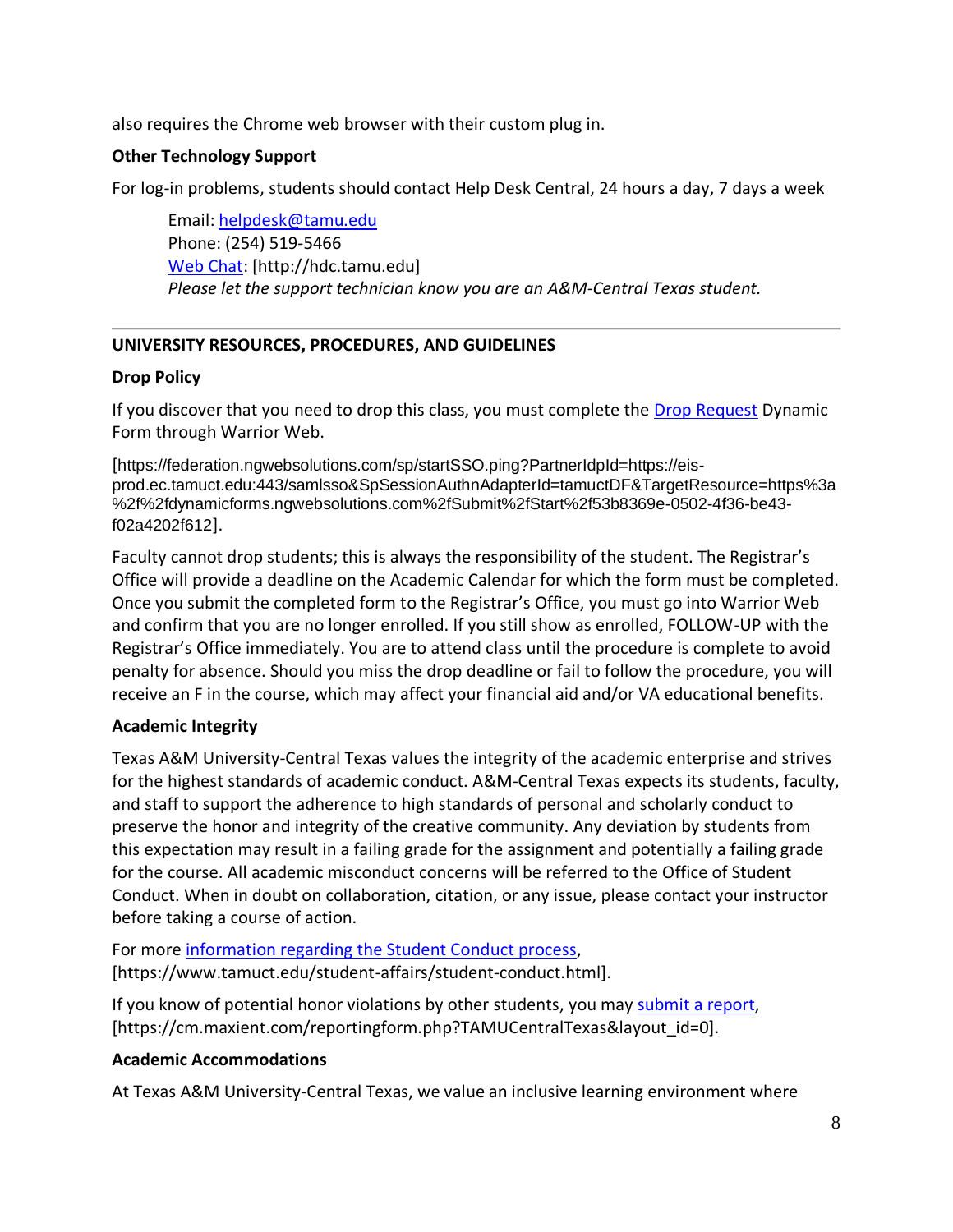every student has an equal chance to succeed and has the right to a barrier-free education. The Warrior Center for Student Success, Equity and Inclusion is responsible for ensuring that students with a disability receive equal access to the university's programs, services and activities. If you believe you have a disability requiring reasonable accommodations, please contact the Office of Access and Inclusion, WH-212; or call (254) 501-5836. Any information you provide is private and confidential and will be treated as such.

For more information, please visit our [Access & Inclusion](https://tamuct.instructure.com/courses/717) Canvas page (log-in required) [https://tamuct.instructure.com/courses/717]

# **Important information for Pregnant and/or Parenting Students**

Texas A&M University-Central Texas supports students who are pregnant and/or parenting. In accordance with requirements of Title IX and related guidance from US Department of Education's Office of Civil Rights, the Dean of Student Affairs' Office can assist students who are pregnant and/or parenting in seeking accommodations related to pregnancy and/or parenting. Students should seek out assistance as early in the pregnancy as possible. For more information, please visit [Student Affairs](https://www.tamuct.edu/student-affairs/pregnant-and-parenting-students.html) [https://www.tamuct.edu/student-affairs/pregnantand-parenting-students.html]. Students may also contact the institution's Title IX Coordinator. If you would like to read more about these [requirements and guidelines](http://www2.ed.gov/about/offices/list/ocr/docs/pregnancy.pdf) online, please visit the website [http://www2.ed.gov/about/offices/list/ocr/docs/pregnancy.pdf].

Title IX of the Education Amendments Act of 1972 prohibits discrimination on the basis of sex and gender–including pregnancy, parenting, and all related conditions. A&M-Central Texas is able to provide flexible and individualized reasonable accommodation to pregnant and parenting students. All pregnant and parenting students should contact the Associate Dean in the Division of Student Affairs at (254) 501-5909 to seek out assistance. Students may also contact the University's Title IX Coordinator.

# **Tutoring**

Tutoring is available to all A&M-Central Texas students, both virtually and in-person. Student success coaching is available online upon request.

If you have a question, are interested in becoming a tutor, or in need of success coaching contact the Warrior Center for Student Success, Equity and Inclusion at (254) 501-5836, visit the Warrior Center at 212 Warrior Hall, or by emailing [WarriorCenter@tamuct.edu.](mailto:WarriorCenter@tamuct.edu)

To schedule tutoring sessions and view tutor availability, please visit Tutor [Matching](https://tutormatchingservice.com/TAMUCT) [Services](https://tutormatchingservice.com/TAMUCT) [https://tutormatchingservice.com/TAMUCT] or visit the Tutoring Center in 111 Warrior Hall.

Chat live with a remote tutor 24/7 for almost any subject from on your computer! Tutor.com is an online tutoring platform that enables A&M-Central Texas students to log in and receive online tutoring support at no additional cost. This tool provides tutoring in over 40 subject areas except writing support. Access Tutor.com through Canvas.

# **University Writing Center**

Located in Warrior Hall 416, the University Writing Center (UWC) at Texas A&M University–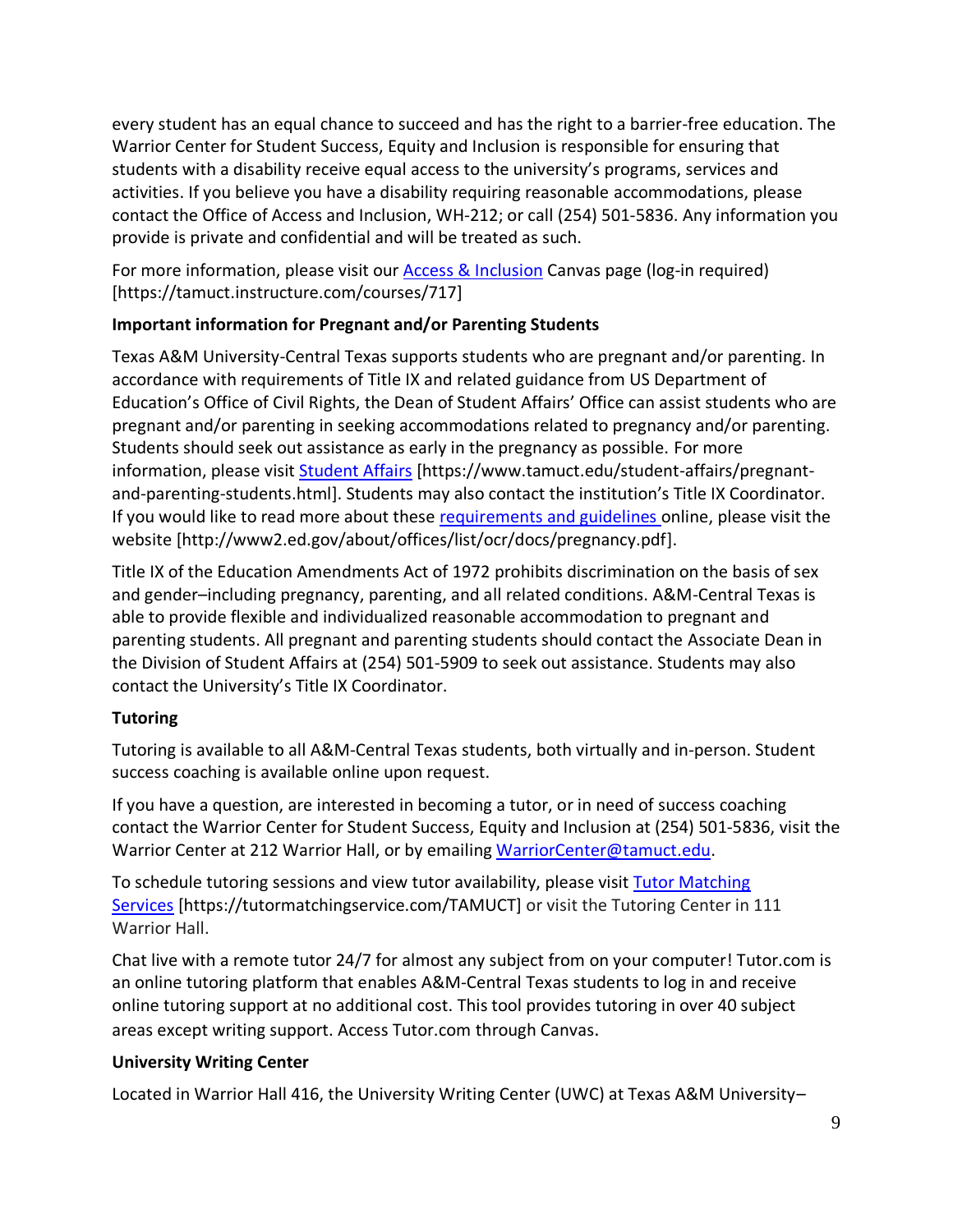Central Texas (A&M–Central Texas) is a free service open to all A&M–Central Texas students. For the Summer 2022 semester, the hours of operation are from 10:00 a.m.-4:00 p.m. Monday thru Thursday in Warrior Hall 416 (with online tutoring available every hour as well) with satellite hours available online only Monday thru Thursday from 6:00-9:00 p.m. and most Saturdays from 12:00-3:00 p.m.

Tutors are prepared to help writers of all levels and abilities at any stage of the writing process. While tutors will not write, edit, or grade papers, they will assist students in developing more effective composing practices. By providing a practice audience for students' ideas and writing, our tutors highlight the ways in which they read and interpret students' texts, offering guidance and support throughout the various stages of the writing process. In addition, students may work independently in the UWC by checking out a laptop that runs the Microsoft Office suite and connects to WIFI, or by consulting our resources on writing, including all of the relevant style guides. Whether you need help brainstorming ideas, organizing an essay, proofreading, understanding proper citation practices, or just want a quiet place to work, the UWC is here to help!

Students may arrange a one-to-one session with a trained and experienced writing tutor by making an appointment via [WCOnline](https://tamuct.mywconline.com/) at [https://tamuct.mywconline.com/]. In addition, you can email Dr. Bruce Bowles Jr. at bruce.bowles@tamuct.edu if you have any questions about the UWC, need any assistance with scheduling, or would like to schedule a recurring appointment with your favorite tutor.

# **University Library**

The University Library provides many services in support of research across campus and at a distance. We offer over 200 electronic databases containing approximately 400,000 eBooks and 82,000 journals, in addition to the 96,000 items in our print collection, which can be mailed to students who live more than 50 miles from campus. Research guides for each subject taught at A&M-Central Texas are available through our website to help students navigate these resources. On campus, the library offers technology including cameras, laptops, microphones, webcams, and digital sound recorders.

Research assistance from a librarian is also available 24 hours a day through our online chat service, and at the reference desk when the library is open. Research sessions can be scheduled for more comprehensive assistance, and may take place virtually through WebEx, Microsoft Teams or in-person at the library. Schedule an [appointment](https://nam04.safelinks.protection.outlook.com/?url=https%3A%2F%2Ftamuct.libcal.com%2Fappointments%2F%3Fg%3D6956&data=04%7C01%7Clisa.bunkowski%40tamuct.edu%7Cde2c07d9f5804f09518008d9ab7ba6ff%7C9eed4e3000f744849ff193ad8005acec%7C0%7C0%7C637729369835011558%7CUnknown%7CTWFpbGZsb3d8eyJWIjoiMC4wLjAwMDAiLCJQIjoiV2luMzIiLCJBTiI6Ik1haWwiLCJXVCI6Mn0%3D%7C3000&sdata=KhtjgRSAw9aq%2FoBsB6wyu8b7PSuGN5EGPypzr3Ty2No%3D&reserved=0) [here](https://nam04.safelinks.protection.outlook.com/?url=https%3A%2F%2Ftamuct.libcal.com%2Fappointments%2F%3Fg%3D6956&data=04%7C01%7Clisa.bunkowski%40tamuct.edu%7Cde2c07d9f5804f09518008d9ab7ba6ff%7C9eed4e3000f744849ff193ad8005acec%7C0%7C0%7C637729369835011558%7CUnknown%7CTWFpbGZsb3d8eyJWIjoiMC4wLjAwMDAiLCJQIjoiV2luMzIiLCJBTiI6Ik1haWwiLCJXVCI6Mn0%3D%7C3000&sdata=KhtjgRSAw9aq%2FoBsB6wyu8b7PSuGN5EGPypzr3Ty2No%3D&reserved=0) [https://tamuct.libcal.com/appointments/?g=6956]. Assistance may cover many topics,

including how to find articles in peer-reviewed journals, how to cite resources, and how to piece together research for written assignments.

Our 27,000-square-foot facility on the A&M-Central Texas main campus includes student lounges, private study rooms, group work spaces, computer labs, family areas suitable for all ages, and many other features. Services such as interlibrary loan, TexShare, binding, and laminating are available. The library frequently offers workshops, tours, readings, and other events. For more information, please visit our Library [website](https://nam04.safelinks.protection.outlook.com/?url=https%3A%2F%2Ftamuct.libguides.com%2Findex&data=04%7C01%7Clisa.bunkowski%40tamuct.edu%7C7d8489e8839a4915335f08d916f067f2%7C9eed4e3000f744849ff193ad8005acec%7C0%7C0%7C637566044056484222%7CUnknown%7CTWFpbGZsb3d8eyJWIjoiMC4wLjAwMDAiLCJQIjoiV2luMzIiLCJBTiI6Ik1haWwiLCJXVCI6Mn0%3D%7C1000&sdata=2R755V6rcIyedGrd4Os5rkgn1PvhHKU3kUV1vBKiHFo%3D&reserved=0)

[http://tamuct.libguides.com/index].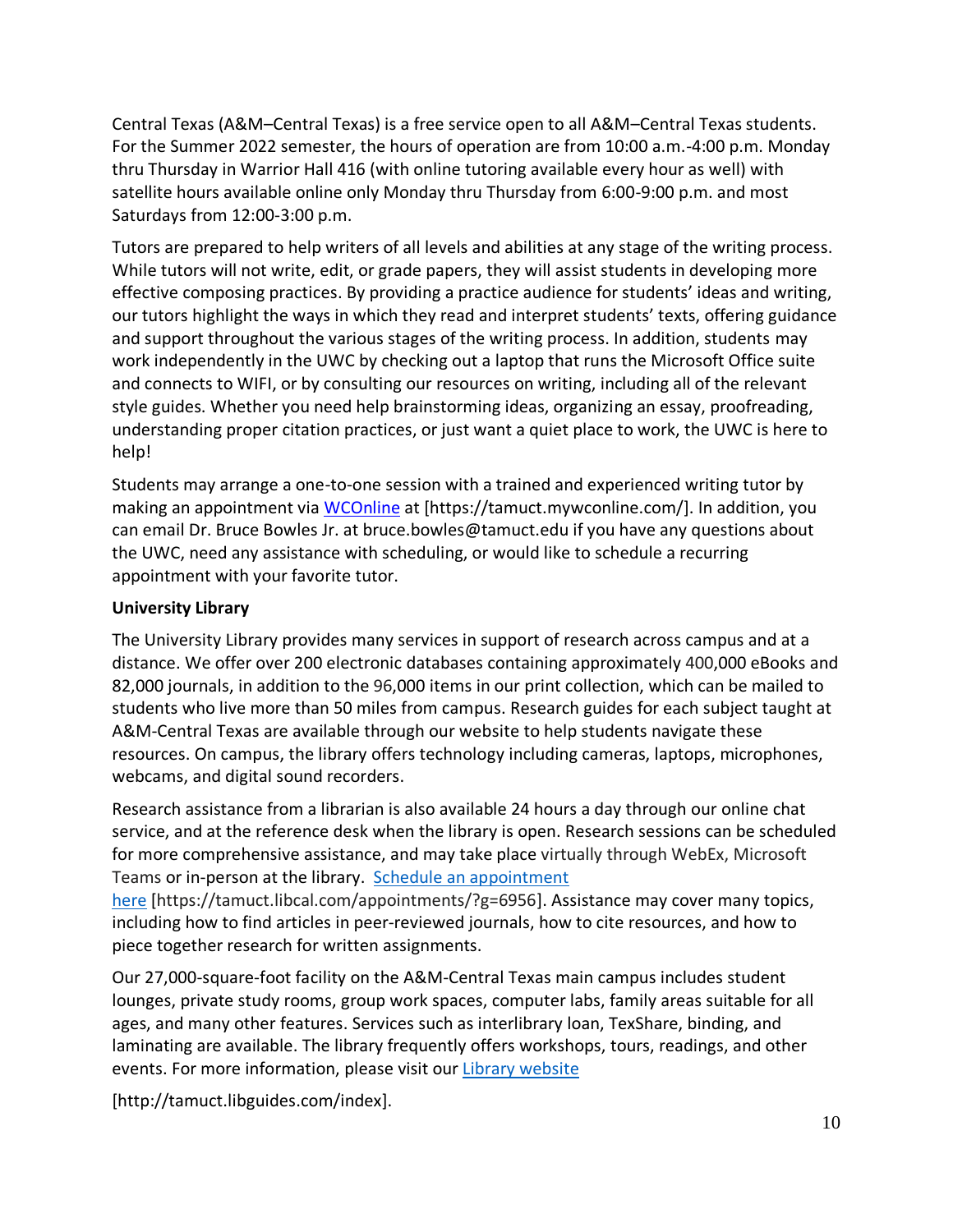## **OPTIONAL POLICY STATEMENTS**

#### **A Note about Sexual Violence at A&M-Central Texas**

Sexual violence is a serious safety, social justice, and public health issue. The university offers support for anyone struggling with these issues. University faculty are mandated reporters, so if someone discloses that they were sexually assaulted (or a victim of Domestic/Dating Violence or Stalking) while a student at TAMUCT, faculty members are required to inform the Title IX Office. If you want to discuss any of these issues confidentially, you can do so through Student Wellness and Counseling (254-501-5955) located on the second floor of Warrior Hall (207L).

Sexual violence can occur on our campus because predators often feel emboldened, and victims often feel silenced or shamed. It is incumbent on ALL of us to find ways to actively create environments that tell predators we don't agree with their behaviors and tell survivors we will support them. Your actions matter. Don't be a bystander; be an agent of change. For additional information on campus policy and resources visit the [Title IX webpage](https://www.tamuct.edu/compliance/titleix.html) [\[https://www.tamuct.edu/compliance/titleix.html\]](https://www.tamuct.edu/compliance/titleix.html).

#### **Behavioral Intervention**

Texas A&M University-Central Texas cares about the safety, health, and well-being of its students, faculty, staff, and community. If you are aware of individuals for whom you have a concern, please make a referral to the Behavioral Intervention Team. Referring your concern shows you care. You can complete the [referral](https://cm.maxient.com/reportingform.php?TAMUCentralTexas&layout_id=2) online

[https://cm.maxient.com/reportingform.php?TAMUCentralTexas&layout\_id=2].

Anonymous referrals are accepted. Please see the [Behavioral Intervention Team](https://www.tamuct.edu/bit) website for more information [https://www.tamuct.edu/bit]. If a person's behavior poses an imminent threat to you or another, contact 911 or A&M-Central Texas University Police at 254-501-5805.

#### **OTHER POLICIES**

Policies related to absence, grading, etc.

You are responsible for all class material presented during an absence.

- Individual homework's, exam and project must be submitted through Canvas and due on the specified due date/time. No email submissions will be accepted except under unforeseen circumstances.
- Late penalty will be applied to individual homework(s) submitted after due dates. Refer to late submission policy for these items above.
- Plagiarism check will be carried out using plagiarism check software built into Canvas available from university. Rephrasing and citing sources properly or quoting with proper citations are important for case study presentation.